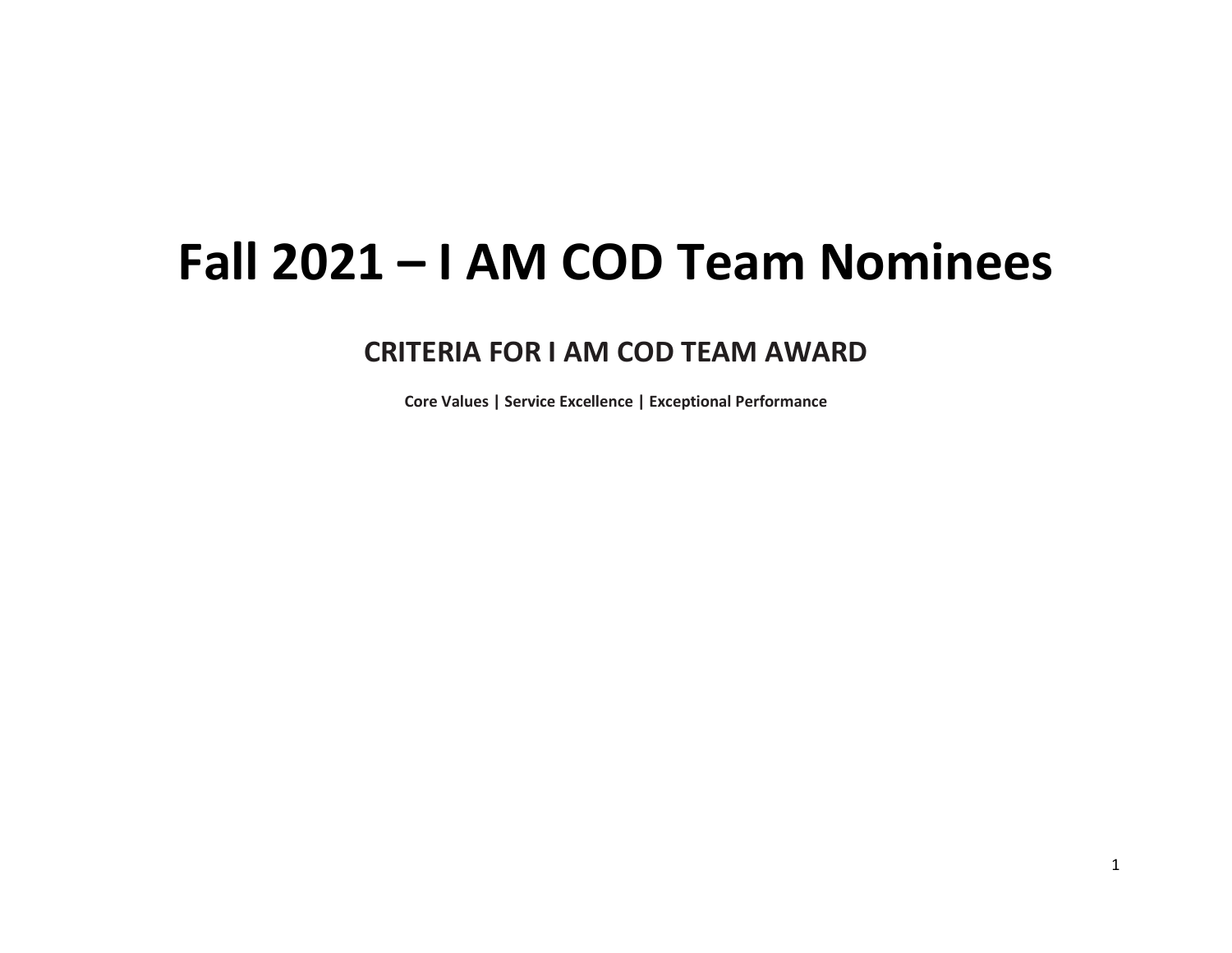## **TEAM NOMINEES**

| <b>Team (Nominee)</b>        | <b>Team Members</b>   |                      | Nominator(s)                                 |
|------------------------------|-----------------------|----------------------|----------------------------------------------|
| <b>Conference and Events</b> | Sandra Carbon-Sheldon | Joe Llereza          | Eric Schultz, CES                            |
| <b>Services</b>              | Jennifer Charles      | Josh Kalbow          |                                              |
|                              | Bonny Kuhnen          | Danielle Wiseman     |                                              |
| <b>CTE Improvement</b>       | Jonita Ellis          | <b>Barb Groves</b>   | Monica Miller, Business & Applied Technology |
| Team                         | Adela Meitz           | Tiana Baymon         |                                              |
|                              | Paris Dunlap          |                      |                                              |
| Culinary/Hospitality/Inn     | Andrew Waszak         | Josh Washington      | Tim Meyers, Culinary/Hospitality             |
| at the Water's Edge          | Teresa Polizzi        | Terry Baranowski     |                                              |
| <b>Horticulture Team</b>     | Amy Hull              | <b>Brian Clement</b> | Remic Ensweiler, Biology/STEM Division       |
|                              | Marty Bartz           | Kris Fay             |                                              |
|                              | Frank Balestri        |                      |                                              |
| Conference and Event         | Eric Schultz          | Joe Llereza          | Ellen Roberts, Administrative Affairs        |
| <b>Services</b>              | Bonny Kuhnen          | Josh Kalbow          |                                              |
|                              | Sandra Carbon-Sheldon | Danielle Wiseman     |                                              |
|                              | Jennifer Charles      |                      |                                              |
| <b>Registration Staff</b>    | Mary Brew             | Christina Page       | Debbie Henderson, Registration               |
|                              | Tina Brackmann        | Jessica Sosnowski    |                                              |
|                              | Kim Cajthaml          | Kris Garay           |                                              |
|                              | Michelle Cao          | Priscila Linares     |                                              |
|                              | <b>Tiffany Crosby</b> | Bonnie Parkman       |                                              |
|                              | Jamie Dudzik          | Lori Deckert         |                                              |
|                              | Jean Giedraitis       | Abby Contreras       |                                              |
|                              | Joseph Latoria        | Sarah Lemrise        |                                              |
|                              | Luisa Maka            | Lynn Dudzik          |                                              |
|                              | Susan Reed            | Elise Benassi        |                                              |
|                              | Dorothy Tapert        | <b>Marlene Nieto</b> |                                              |
|                              | <b>Brad Phillips</b>  | Maureen Mitacek      |                                              |
|                              | Carol Bojczuk         | Valerie Reniche      |                                              |
|                              | Hiren Sodha           | Trisha Pogorzelski   |                                              |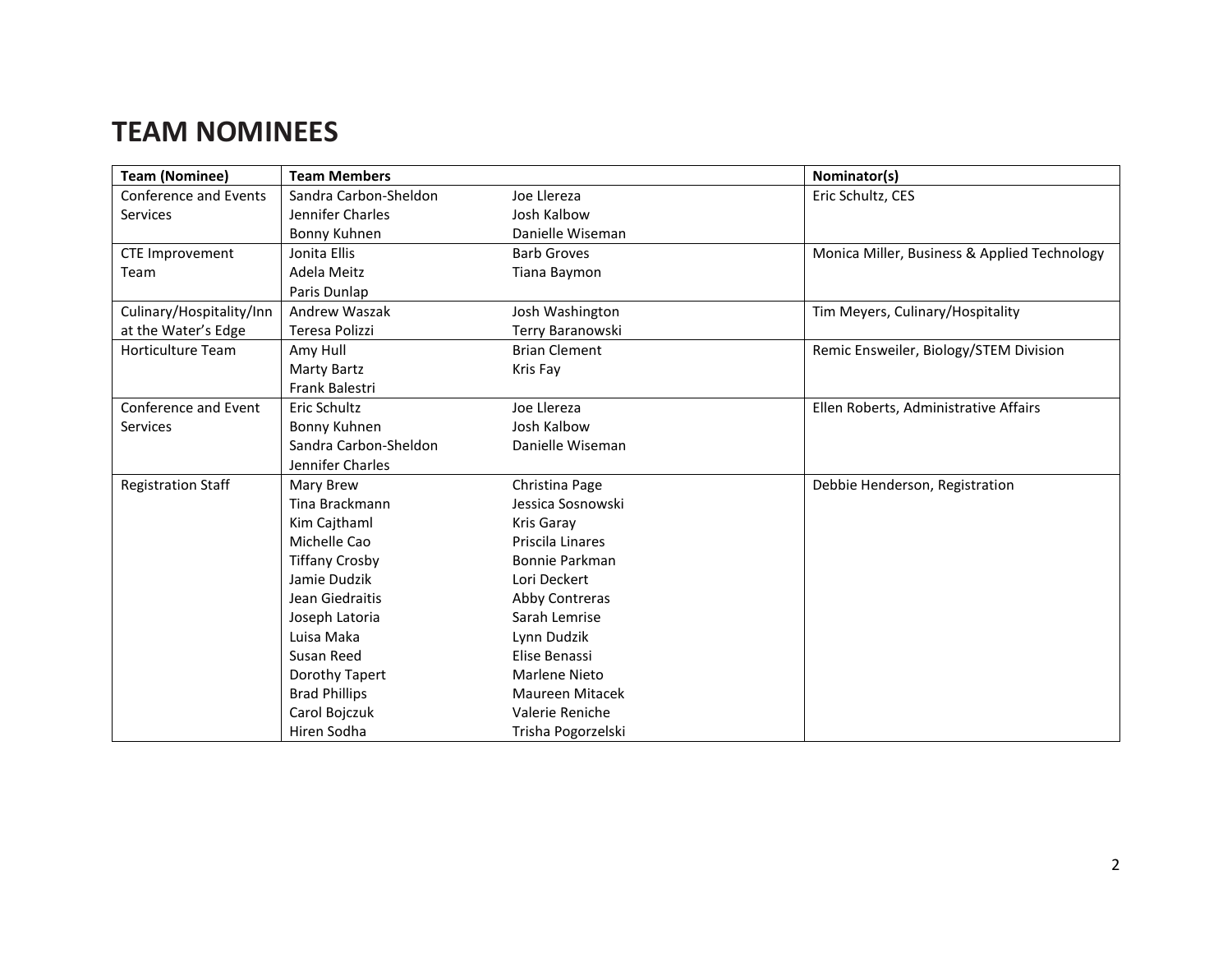| Library Grab & Go        | Becky Brown              | Denise Kozik               | Laura Burt-Nicholas, Library |
|--------------------------|--------------------------|----------------------------|------------------------------|
| Team                     | Joe Ascenzo              | Anna Miranda               |                              |
|                          | Jacob Comstock           | Marcella Nowak             |                              |
|                          | Katarzyna Daniel         | May (Mayte) Ramirez        |                              |
|                          | Amy Falkenberg           | Lynette Trautwein          |                              |
|                          | Adrienne Golbeck         | Penny Wilson               |                              |
| Library                  | Katie Brosiv             | Angela Jordan              | Sally Grenzow, Library       |
|                          | Stefanie Falco           | Suzanne Olson              |                              |
|                          | Sally Grenzow            | Dale Rasmussen             |                              |
|                          | Terri Hill               | <b>Becky Reece</b>         |                              |
|                          | Matthew Johnson          |                            |                              |
| <b>Equity and Access</b> | Tauya Forst              | <b>Judy Coates</b>         | Jill Salas, English          |
| Team                     | Anthony Ramos            | Jennifer Kelley            |                              |
|                          | Cheryl Baunbach-Caplan   | Faon Grandinetti           |                              |
|                          | David Goldberg           | Lori Klose                 |                              |
|                          | Jim Kostecki             | Jennifer Propp             |                              |
|                          | Tamara McClain           | Stephanie Quirk            |                              |
|                          | Elena McNab              | Sonia Watson               |                              |
|                          | Nathania Montes          | Jacinta Yanders            |                              |
|                          | Michelle Olson-Rzeminski | Ivette Ortiz               |                              |
|                          | Shannon Toler            | Jill Salas                 |                              |
|                          | <b>Tara Leszczewicz</b>  | Jennifer Stewart           |                              |
|                          | David Swope              | Diana Christopher          |                              |
|                          | Kimberly Brown           | Elizabeth Gomez de la Casa |                              |
|                          | Jennifer Cumpston        | Jonathan Powell            |                              |
|                          | Saraliz Jimenez          | Carina Santoyo             |                              |
|                          | Rebecca Rivers           | Eric Seidelman             |                              |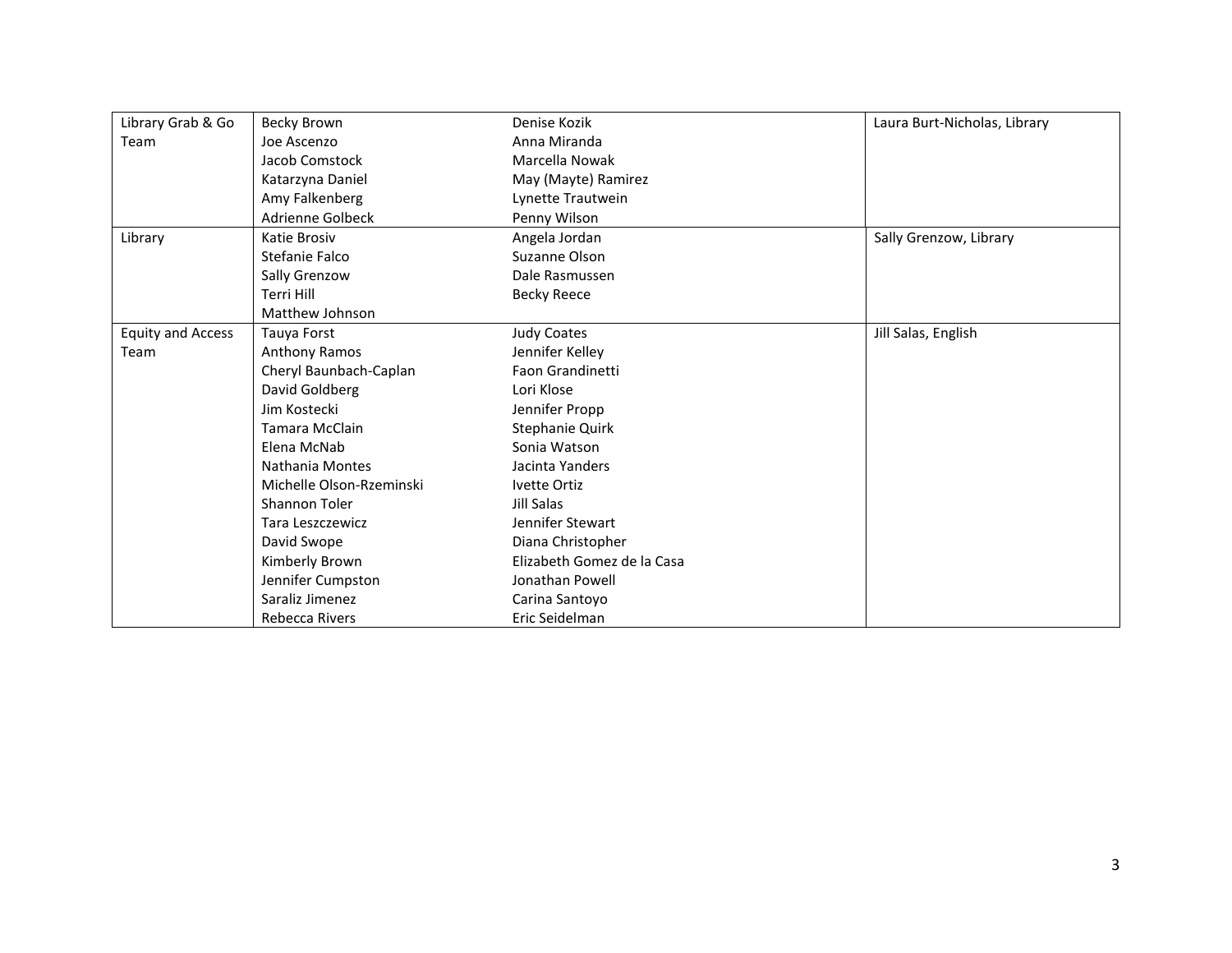## **NOMINATION SUBMISSION TEXT**

**When was the team formed and/or what was/is the main purpose of this team? Describe the project/process/initiative that this team collaborated on. Describe the impact on students/employees/community.**

| Team                             | <b>Nomination Submission Text</b>                                                                                                                                                                                                                                                                                                                                                                                                                                                                                                                                                                                               |
|----------------------------------|---------------------------------------------------------------------------------------------------------------------------------------------------------------------------------------------------------------------------------------------------------------------------------------------------------------------------------------------------------------------------------------------------------------------------------------------------------------------------------------------------------------------------------------------------------------------------------------------------------------------------------|
| <b>Conference and Events</b>     | I would like to nominate the staff in Conference and Events. They were asked to manage and supervise the Screening Process for                                                                                                                                                                                                                                                                                                                                                                                                                                                                                                  |
| Services                         | the College last summer. The screening process grew by leaps and bounds as it started in the Fall of 2020. The staff, being asked<br>to stop all Event work and move into supervising 50+ part time staff, covering 6 locations, with 3 shifts a day / 150+shifts per                                                                                                                                                                                                                                                                                                                                                           |
| Sandra Carbon-Sheldon            | week, 6 days a week; to keep the college open for students, was a monumental undertaking. There were over 70,000 screened in                                                                                                                                                                                                                                                                                                                                                                                                                                                                                                    |
| Jennifer Charles                 | the fall and over 90,000 in the spring semester. Staff were here as early as 4:30am to setup and here as late as 10pm to close                                                                                                                                                                                                                                                                                                                                                                                                                                                                                                  |
| Bonny Kuhnen                     | down. The staff rotated shifts, coving the 6 locations / and part time screeners every day.                                                                                                                                                                                                                                                                                                                                                                                                                                                                                                                                     |
| Joe Llereza                      |                                                                                                                                                                                                                                                                                                                                                                                                                                                                                                                                                                                                                                 |
| Josh Kalbow<br>Danielle Wisemans | As the staff were at times the only ones here, they also became the "information stations" for the college, handling every kind of<br>question or need as students/staff/faculty/guests were coming in, unsure of what or how the college was operating. This was an<br>unknown part of the role that grew and grew, and their performance was outstanding. Not only did they do an incredible job<br>managing the part time staff, ensuring that all that entered where safe, quickly and easily, they provided the highest customer<br>service to all that entered, providing information and help during the COVID shutdown. |
|                                  | Many at COD did good things and assisted in other areas, but the CES staff was asked to take on the screening process and<br>completely change their work / home life, while uncertain of the risks of being on campus and being face to face with potential<br>people with COVID. Their dedication to COD through this COVID time was beyond outstanding, and their excellent service to<br>ensure the college stayed open for business was truly exceptional.                                                                                                                                                                 |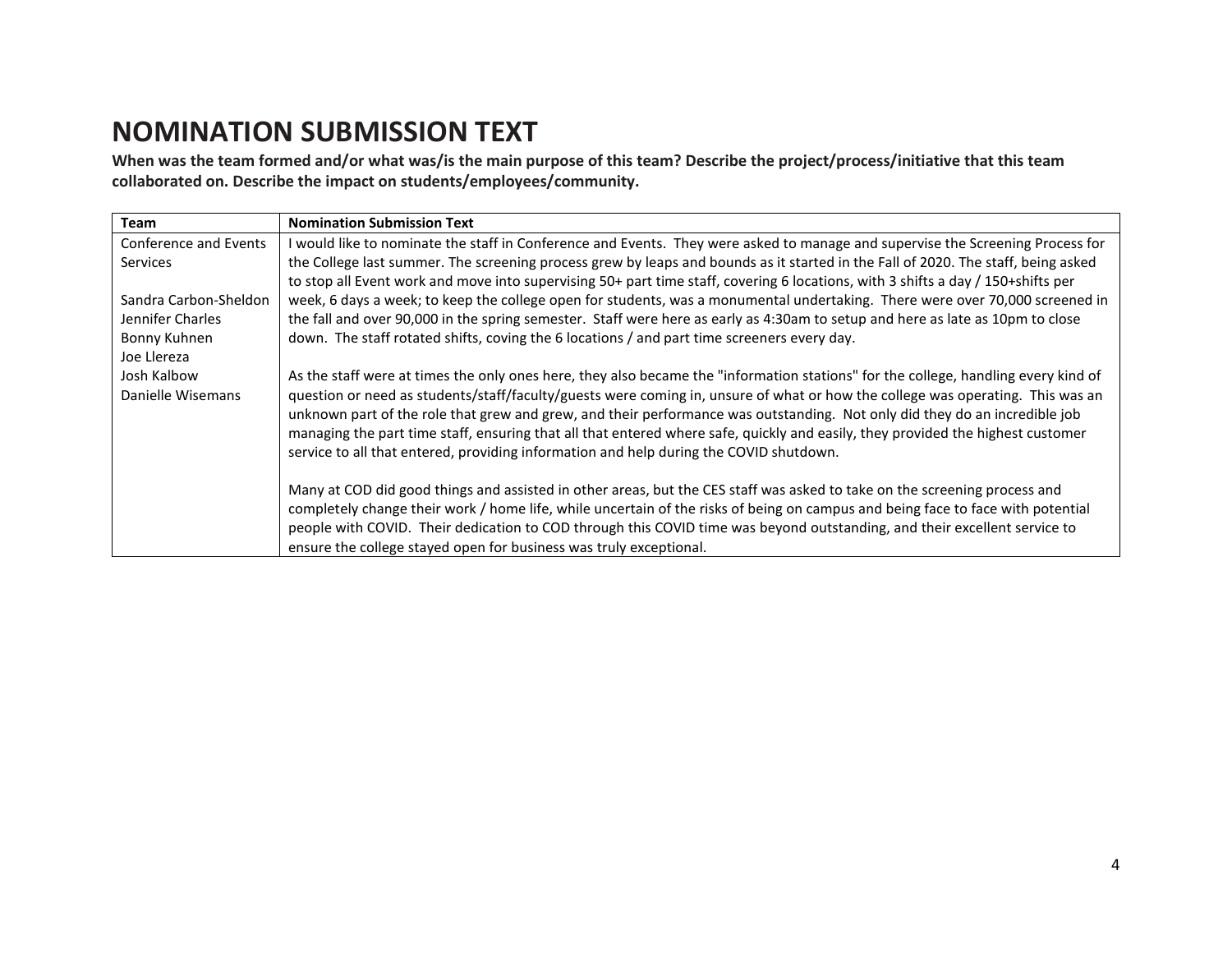| Team               | <b>Nomination Submission Text</b>                                                                                                   |
|--------------------|-------------------------------------------------------------------------------------------------------------------------------------|
| CTE Improvement    | Over this past year, with so much change in our daily work lives of what is normal delivery of services to students, the CTE        |
| Team               | Improvement team helped to provide excellent services that support the Student Success pillar of the College's Strategic Long-      |
|                    | Range Plan. One example of this commitment to student success is that this team helped to make available laptops for loan           |
| Jonita Ellis       | purposes for eligible Career and Technical Education students and CTE faculty. (These were made available to students as part of    |
| Adela Meitz        | the COD CTE Need Based Laptop Loan Program.)                                                                                        |
| Paris Dunlap       |                                                                                                                                     |
| <b>Barb Groves</b> | My experience with this team is through the many opportunities for our CTE students, faculty, staff and programs. Despite the       |
| Tiana Baymon       | many challenges we faced this past year, our CTE programs continue to be some of the best in country. Much of the new industry      |
|                    | standard technology we can offer to our students to train them and prepare them for a career, has been made available to us         |
|                    | through the Perkins grant funds. While the College is so fortunate to have funds provided by Perkins grant, it takes many hands to  |
|                    | put the funds to work in our CTE programs.                                                                                          |
|                    |                                                                                                                                     |
|                    | From working directly with our programs and chairs to create a plan to entering requisitions to accounting – this team does it all. |
|                    | The efforts of this team reflect a service excellence commitment to the College's Mission, Vision, Values and support student       |
|                    | success.                                                                                                                            |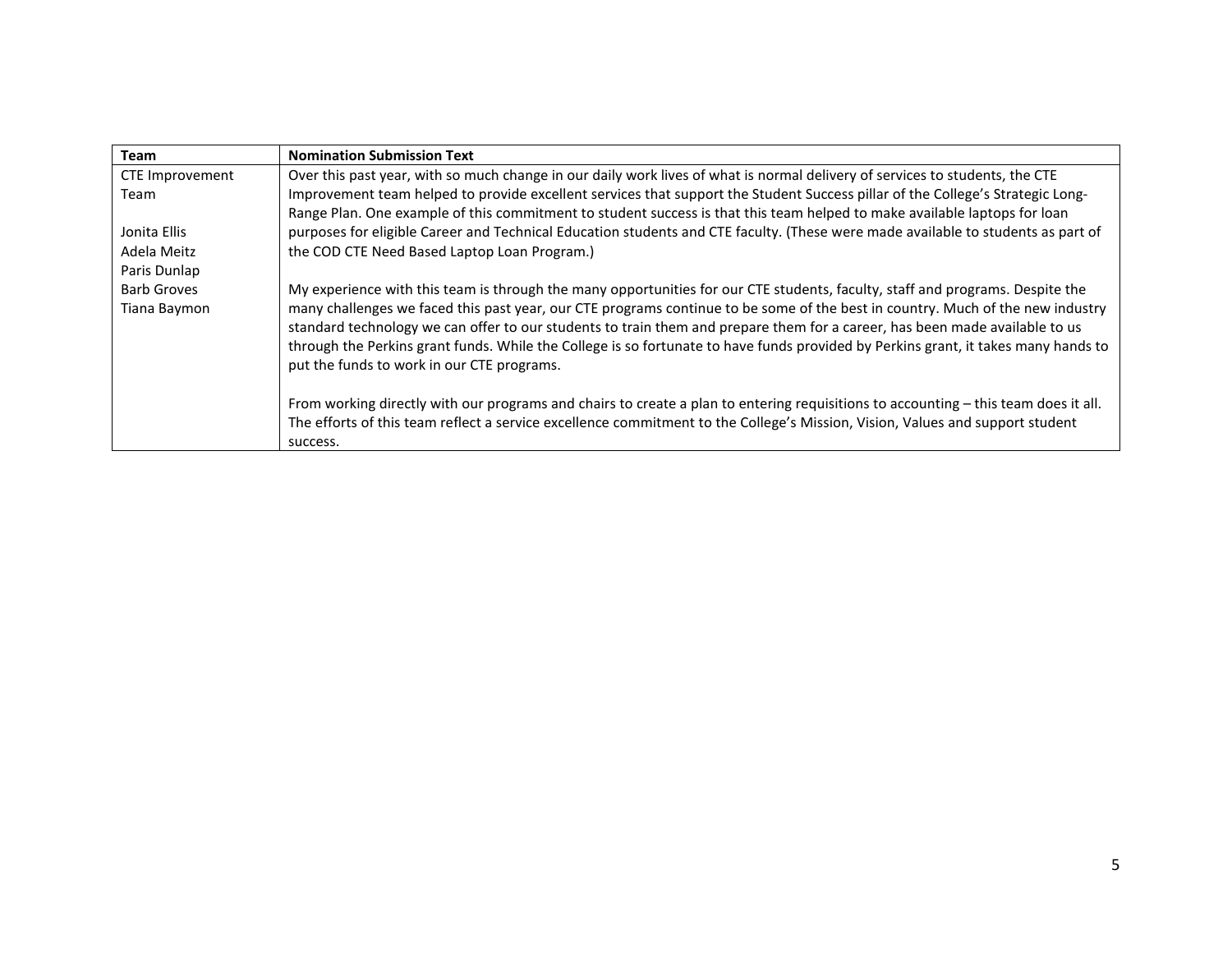| <b>Team</b>              | <b>Nomination Submission Text</b>                                                                                                                                                |
|--------------------------|----------------------------------------------------------------------------------------------------------------------------------------------------------------------------------|
| Culinary/Hospitality/Inn | Andrew Waszak, Teresa Polizzi, Joshua Washington, and Terry Baranowski who come from both the culinary and Inn sides of the                                                      |
| at the Water's Edge      | CHC and Terry were instrumental in the success of all hybrid/Lab courses that were offered in the CHC this past year.                                                            |
| Andrew Waszak            | With Covid restrictions in place, they organized all culinary and baking supplies for students on a daily basis, making it possible for                                          |
| Teresa Polizzi           | students to participate in their lab classes virtually and continue their learning goals while not being on campus.                                                              |
| Josh Washington          |                                                                                                                                                                                  |
| Terry Baranaowski        | As Wheat Cafe opened up for curbside service, they created and maintained a process that organized all orders for guests and                                                     |
|                          | delivered curbside so that our guests still could enjoy student product and ensuring that students in our 1103 classes could<br>continue the forward momentum of their learning. |
|                          | Additionally, one of the fabulous four would ensure all kitchens/bakeshops had all necessary sanitizing materials and supplies for<br>classes to run smoothly and safely.        |
|                          | Not only do they exemplify COD's core values, but their service to the school, our students and coworkers has been a remarkable                                                  |
|                          | testament to their service excellence. They never said no. They thought on their feet and contributed a large part of our ability<br>to make lab classes run this year.          |
|                          |                                                                                                                                                                                  |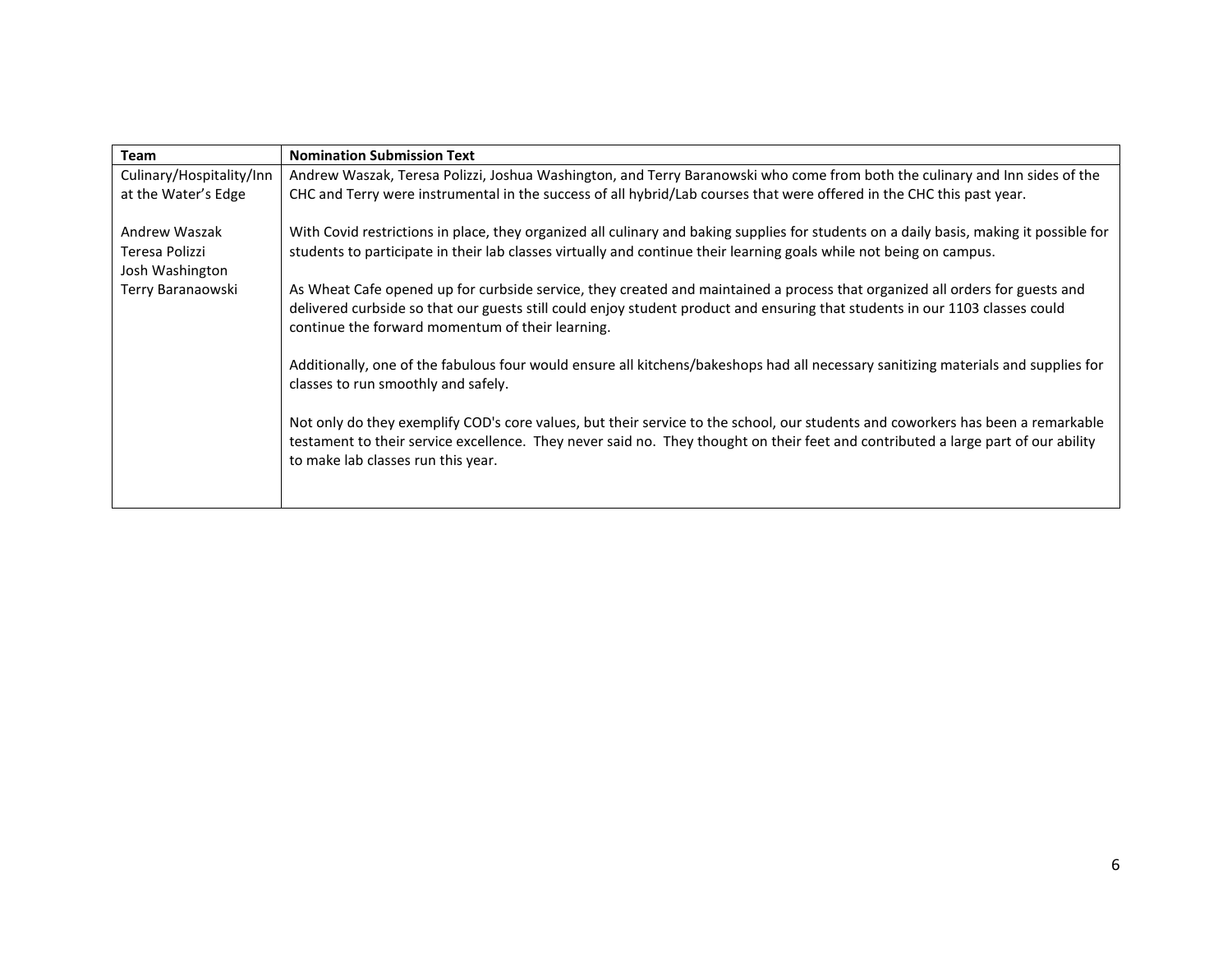| <b>Team</b>          | <b>Nomination Submission Text</b>                                                                                                                                                                                                                                             |
|----------------------|-------------------------------------------------------------------------------------------------------------------------------------------------------------------------------------------------------------------------------------------------------------------------------|
| Horticulture Team    | The team that I am nominating is the Horticulture Team within Business & Applied Technology. This team has been coming to<br>campus throughout a pandemic to keep the area maintained and in good shape. They fulfill their obligations with accountability                   |
| Amy Hull             | and excel in their efforts.                                                                                                                                                                                                                                                   |
| Marty Bartz          |                                                                                                                                                                                                                                                                               |
| Frank Balestri       | Specifically, when the pandemic hit, I, as Outdoor Lab/Prairie Manager in Biology, am tasked with managing forty acres of the                                                                                                                                                 |
| <b>Brian Clement</b> | natural area by myself with the occasional help of students. There are times when I need equipment or assistance. Each time I go                                                                                                                                              |
| Kris Fay             | to Amy, Frank, Brian, Marty, or Kris, they help me with open arms and contribute to the benefit of the college as a whole and not<br>just their narrow mandate and division.                                                                                                  |
|                      | Not only that, but the Horticulture team has always communicated effectively with me and has always shown the highest                                                                                                                                                         |
|                      | character and ethical behavior. As the natural areas are adjacent to the areas of campus that Horticulture maintains, effective<br>communication is necessary. They have been truthful and trustworthy in including me in conversations that may impact the<br>natural areas. |
|                      | Students, employees, and the community consistently benefit from the work that the Horticulture department undertakes.                                                                                                                                                        |
|                      | Whether it is keeping the plants, shrubs, and grass beautiful, plants growing in the greenhouse, or taking on partnerships and                                                                                                                                                |
|                      | initiatives, they are an integral part of the campus operation.                                                                                                                                                                                                               |
|                      | Students can bask in beauty as they walk to and from class. This beauty creates an environment where students like to spend                                                                                                                                                   |
|                      | more time outdoors, which has positively benefited student success. Also, the community utilizes the Horticulture to walk and                                                                                                                                                 |
|                      | otherwise pass through. The Horticulture department represents the core values, service excellence, and exceptional                                                                                                                                                           |
|                      | performance that embodies COD. They stepped up for Frida and went above and beyond in their efforts.                                                                                                                                                                          |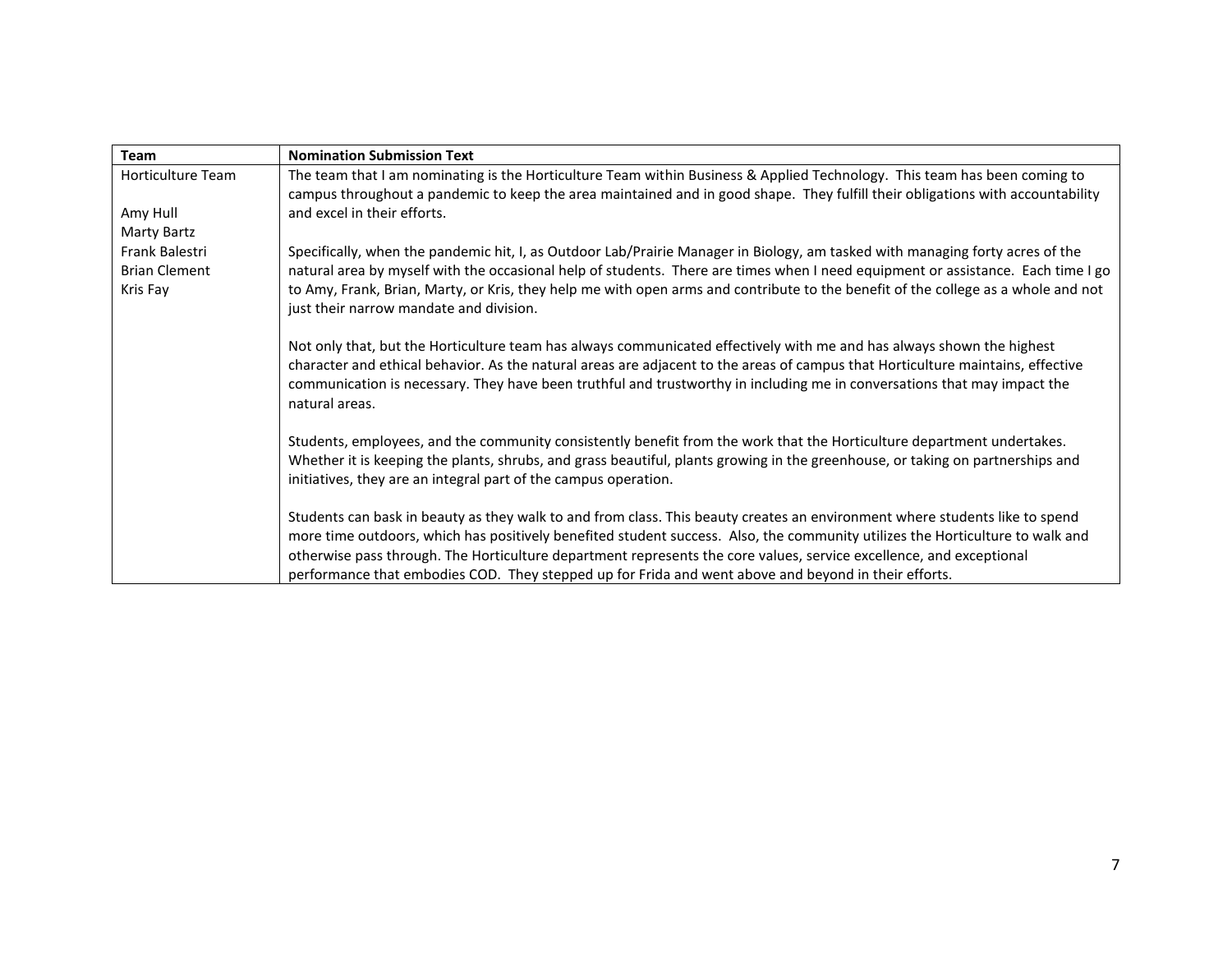| Team                  | <b>Nomination Submission Text</b>                                                                                                     |
|-----------------------|---------------------------------------------------------------------------------------------------------------------------------------|
| Conference and Event  | After the closure of the College due to the COVID-19 pandemic, it was decided to allow students who did not complete their            |
| Services              | Spring 2020 lab classes to return to campus. As a significant component of the safety protocols that were put in place, it was        |
|                       | determined that screeners would be stationed at doors throughout the campus to take temperatures and ask CDC-recommended              |
| Eric Schultz          | screening questions to all students and employees entering College facilities. The task of hiring, training, scheduling, and          |
| Bonny Kuhnen          | supervising more than 40 part-time Screeners was assigned to Conference & Event Services (CES)Manager, Eric Schultz, and his          |
| Sandra Carbon-Sheldon | full time staff, based not only on the fact that no events were taking place on campus, but also on their excellent skills and        |
| Jennifer Charles      | experience in managing large events, detail orientation, and focus on customer service. Eric worked closely with HR to develop        |
| Joe Llereza           | the Screener job description, post and hire 42 part-time Screeners, and develop and facilitate appropriate training within a very     |
| Josh Kalbow           | short window of time. Eric also worked with Research & Analytics to obtain weekly enrollment reports to develop the screening         |
| Danielle Wiseman      | schedule for each term based on class enrollments.                                                                                    |
|                       | The CES team enthusiastically took on the challenge of playing a significant role in keeping our students, staff and faculty safe and |
|                       | healthy for more than a year and worked tirelessly to ensure protocols were maintained. This team worked long days, often             |
|                       | beginning at 5:30 a.m. and ending at 8:00 p.m., to set-up equipment each morning and take down and secure the equipment               |
|                       | each night. Daily they walked the campus to check in on the Screeners and to handle any issues that arose. At times, this was a       |
|                       | very thankless job, as some of those being screened did not appreciate the repetitiousness of the daily temperature check and         |
|                       | questions. The staff handled such incidents in a professional, respectful manner, explaining the protocols so there was full          |
|                       | understanding of the protocols and reasons behind them. Students often had specific questions that required specific                  |
|                       | departmental staff to address; Eric and his staff took the initiative to request information and resource listings from such          |
|                       | departments so they could better serve these students by providing as much information as appropriate. Protocols changed as           |
|                       | the CDC revised their guidance, and Eric and his team developed a communication network with the Screeners to ensure the              |
|                       | entire screening staff were aware of, and trained on, the revised protocols for immediate implementation. This allowed the staff      |
|                       | to continue to provide exceptional service to each individual who entered our facilities.                                             |
|                       |                                                                                                                                       |
|                       | The exceptional performance of this team was a primary contributor to our campus experiencing no outbreaks of COVID-19.               |
|                       | While the performance of the Screeners was excellent, and I would like to include all of them in this nomination, the initiative,     |
|                       | professionalism, and customer focus of the CES team was beyond what anyone could have expected. Some members of the                   |
|                       | College community had to pivot in how they did their jobs or in the tasks they performed, but this team took on an entirely new       |
|                       | responsibility, and handled it in a stellar manner. The CES team deserves to be recognized for their significant and successful       |
|                       | impact in keeping our College community safe and healthy.                                                                             |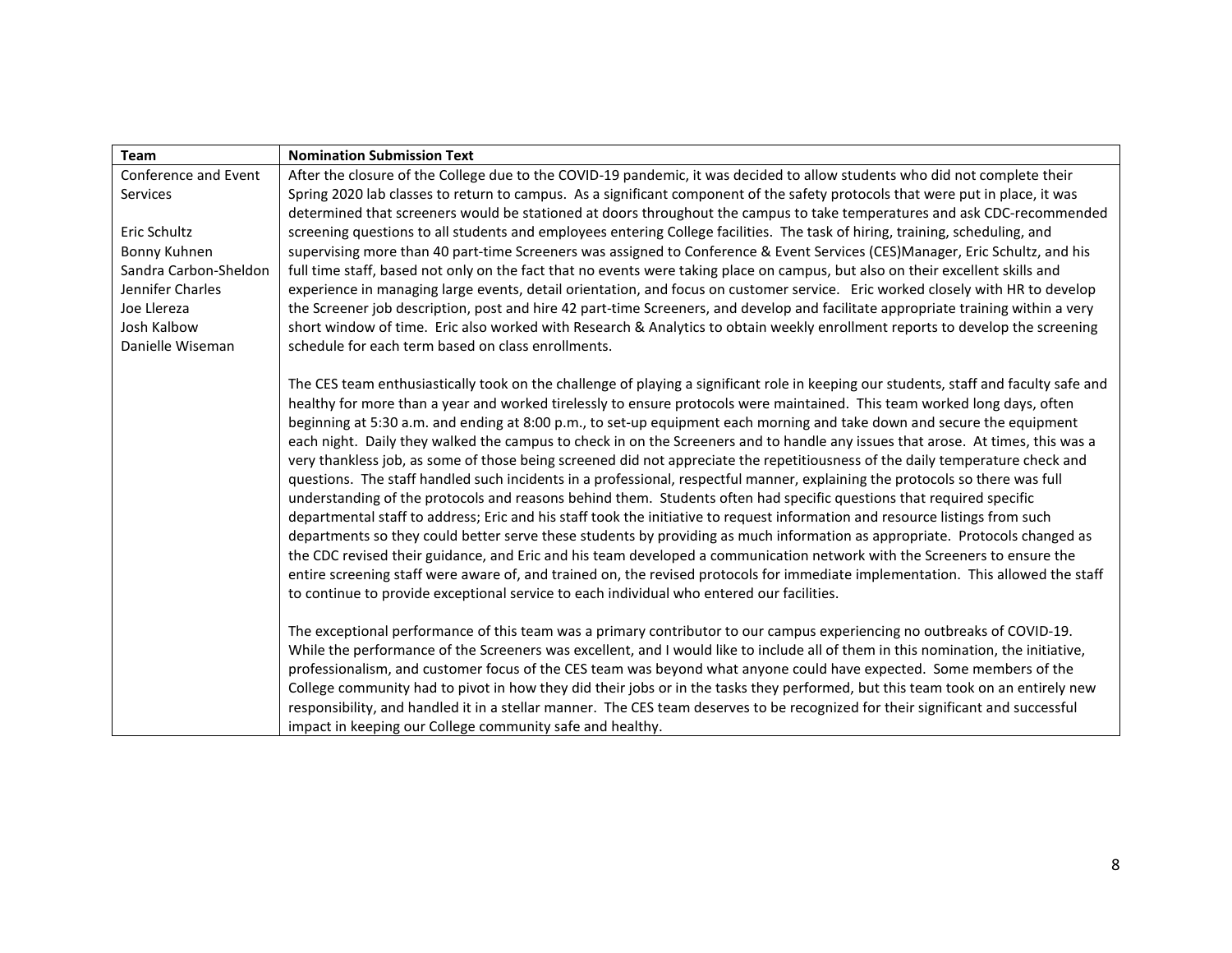| Team                      | <b>Nomination Submission Text</b>                                                                                                   |
|---------------------------|-------------------------------------------------------------------------------------------------------------------------------------|
| <b>Registration Staff</b> | The Registration Staff team has accomplished several goals in the last year in dedication to the students, staff, faculty and       |
|                           | community of College of DuPage displaying exceptional performance and increased service excellence. The team accomplished a         |
| Mary Brew                 | new class permit request process for all permits in myACCESS, streamlining the request and approval process for students and        |
| Tina Brackmann            | faculty, alleviating barriers to enrollment. The streamlined process allows for students to request any type of permit needed       |
| Kim Cajthaml              | through myACCESS, which has helped when working remotely, as paper permits were eliminated. Secondary to the permit                 |
| Michelle Cao              | update was increasing the type of restrictions students are made aware of in myACCESS on their profile. It has been shown that      |
| <b>Tiffany Crosby</b>     | students are taking better accountability for their record by having this information on hand, and are better able to resolve the   |
| Jamie Dudzik              | restrictive hold, clearing them to register. This is another example of an improvement to eliminate barriers to enrollment.         |
| Jean Giedraitis           |                                                                                                                                     |
| Joseph Latoria,           | In addition to the permit process and restrictive hold information update, the team completed an update project for all forms in    |
| Luisa Maka                | Registration and converted each to a webform all in one place (Online Forms on cod.edu/registration and Student Forms in            |
| Susan Reed                | myACCESS). This measure simplified the process ensuring ease of request and increased data management - examples are: Late          |
| Dorothy Tapert            | Withdrawal Appeal, Tuition Appeal, Medical Appeal, Audit Request Form, Cooperative Agreement, After-Midterm Late                    |
| <b>Brad Phillips</b>      | <b>Registration Request.</b>                                                                                                        |
| Carol Bojczuk             |                                                                                                                                     |
| Hiren Sodha               | Throughout the work from home period from March 2020 to March 2021, the staff of Registration Services have exemplified what        |
| Trisha Pogorzelski        | teamwork and service excellence mean to the College. The team pulled together quickly and adapted to the new working                |
| Christina Page,           | situation immediately, gathering details of processes for SOP (Standard Operating Procedures) for each function of the              |
| Jessica Sosnowski         | department. The SOP's are the steps for each function, and include a backup staff member in order to ensure the level of            |
| Kris Garay                | customer service expected remains unaffected. Because a remote-working situation was new, a schedule was created on day one         |
| Priscila Linares          | of the work from home period, assigning staff to 3 areas of student service: Voicemail Tracking (logging each call on a google      |
| Bonnie Parkman            | sheet), Calls back to students, and answering emails. Once the new phone system was implemented for at-home access, and a           |
| Lori Deckert              | new Chat system in place, these 2 other areas were added to the Daily Shift Schedule. By scheduling staff each hour to a service    |
| Abby Contreras            | area, all communication to and from students was handled completely on the first day of remote work to the current date.            |
| Sarah Lemrise             |                                                                                                                                     |
| Lynn Dudzik               | A Registration Remote Guide was developed and created in a Google doc format, so all staff had current details of changed           |
| Elise Benassi             | processes across the college at hand. The Registration office is a busy, and fast-moving environment, in which clear and accurate   |
| Marlene Nieto             | information must be relayed in every interaction. Many times, Registration is the first point of contact for a student reaching out |
| Maureen Mitacek           | to the college, and information surrounding Testing, Counseling & Advising, Records, Access & Accommodations, Financial Aid         |
| Valerie Reniche           | questions are posed. In the remote working period, changes to all processes in these areas were logged, and by gathering            |
|                           | changes to processes for each term and compiling in a continuously-updated document, this guaranteed all current data could be      |
|                           | relayed to students, staff, or community members. The team went on to share this comprehensive document with other student-         |
|                           | facing offices, ensuring consistency of information for all. After completing a webpage update for "Online Registration             |
|                           | Information", this project outlines all steps to using myACCESS and Student Planning.                                               |
|                           |                                                                                                                                     |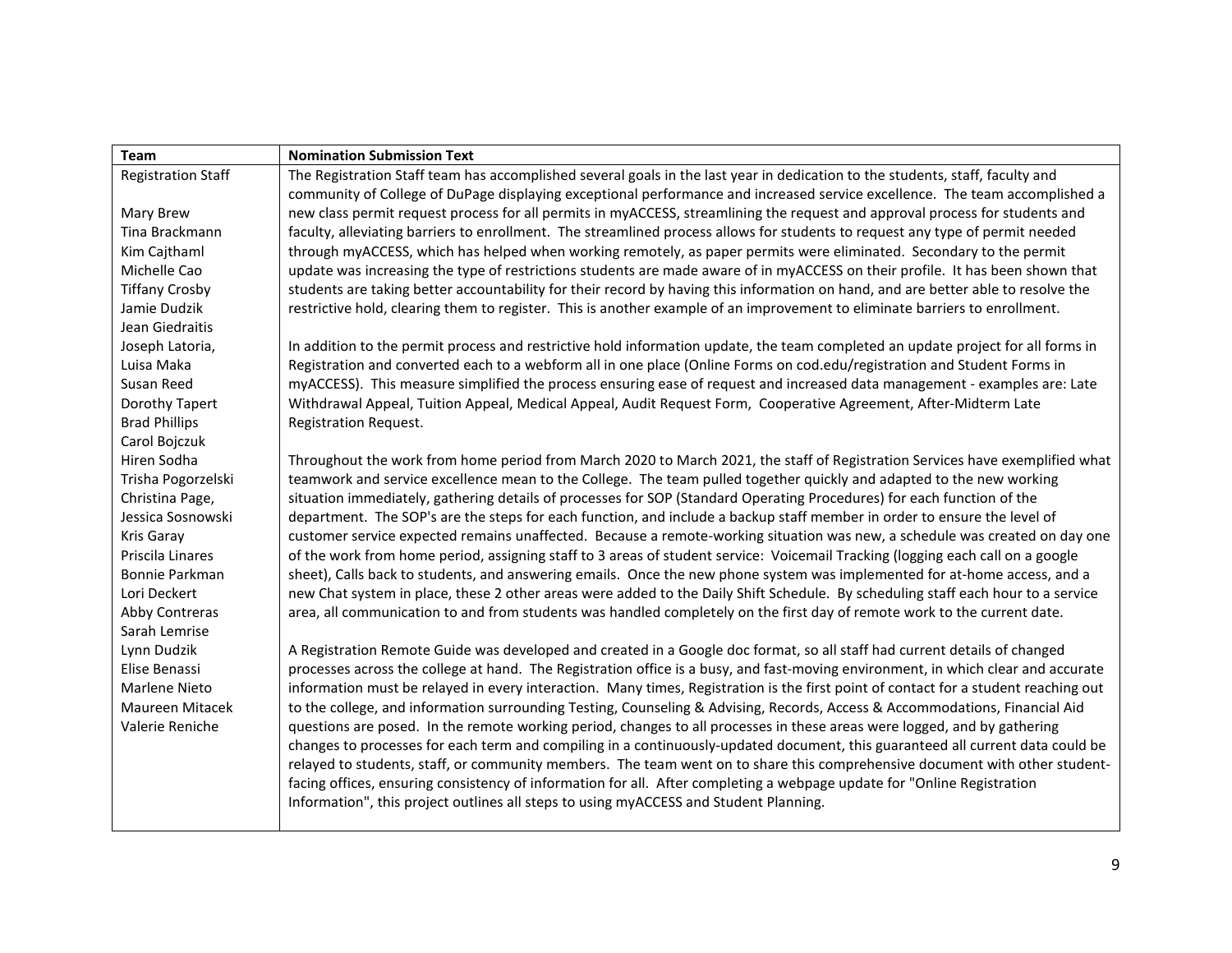| The project led to the creating of an "SS ONE" document, which details all offices and their respective functions. The SS ONE<br>document was used for student information for the new athlete recruit tours (March to May 2021) and is now a handout for all<br>students returnign to campus beginning June 2021. The team's dedication to serving students and continuing to support in a<br>manner that was seamless and provided top-level customer service to every student.                                                                                                                                                                                                                                                                                                                                                                                                                                                                                                                                                     |
|---------------------------------------------------------------------------------------------------------------------------------------------------------------------------------------------------------------------------------------------------------------------------------------------------------------------------------------------------------------------------------------------------------------------------------------------------------------------------------------------------------------------------------------------------------------------------------------------------------------------------------------------------------------------------------------------------------------------------------------------------------------------------------------------------------------------------------------------------------------------------------------------------------------------------------------------------------------------------------------------------------------------------------------|
| Additional teamwork included participating in the Enroll@COD Live virtual sessions, Welcome Tables in Spring and Fall, and New<br>Athlete Recruit Campus Tours. Enrollment Support Center outbound campaign calls were supported by the Center and Field<br>Studies staff and continued to reach out to students to limit drop for non-payment and waitlist classes, as well as students who<br>have completed the application and not registered, or ready to test for registration. The SLC president relayed appreciation on<br>behalf of the students for the positive and professional outreach to support student needs.                                                                                                                                                                                                                                                                                                                                                                                                        |
| This work continues today, and the members of Registration (now nicknamed The REC-ing Crew) have all equally and<br>unequivocally dedicated their drive and creativity to continue meeting and exceeding the service excellence for COD students<br>during the time period of exceptional change and challenge in a student's personal life. With the support of the Enrollment<br>Support Center staff, and the underutilized Center staff from Naperville, Westmont, Carol Stream, and Addison, all staff ensured<br>every interaction was one that was positive and in support of the student's unique and individual needs. In turn, they grew and<br>expanded their own knowledge to continue to support Registration Services when they return to their jobs. I am exceptionally<br>proud to lead this team, and are grateful for their expertise, dedication, skill and teamwork in support of COD students, faculty,<br>staff and community in service excellence and displaying exceptional performance of their job duties. |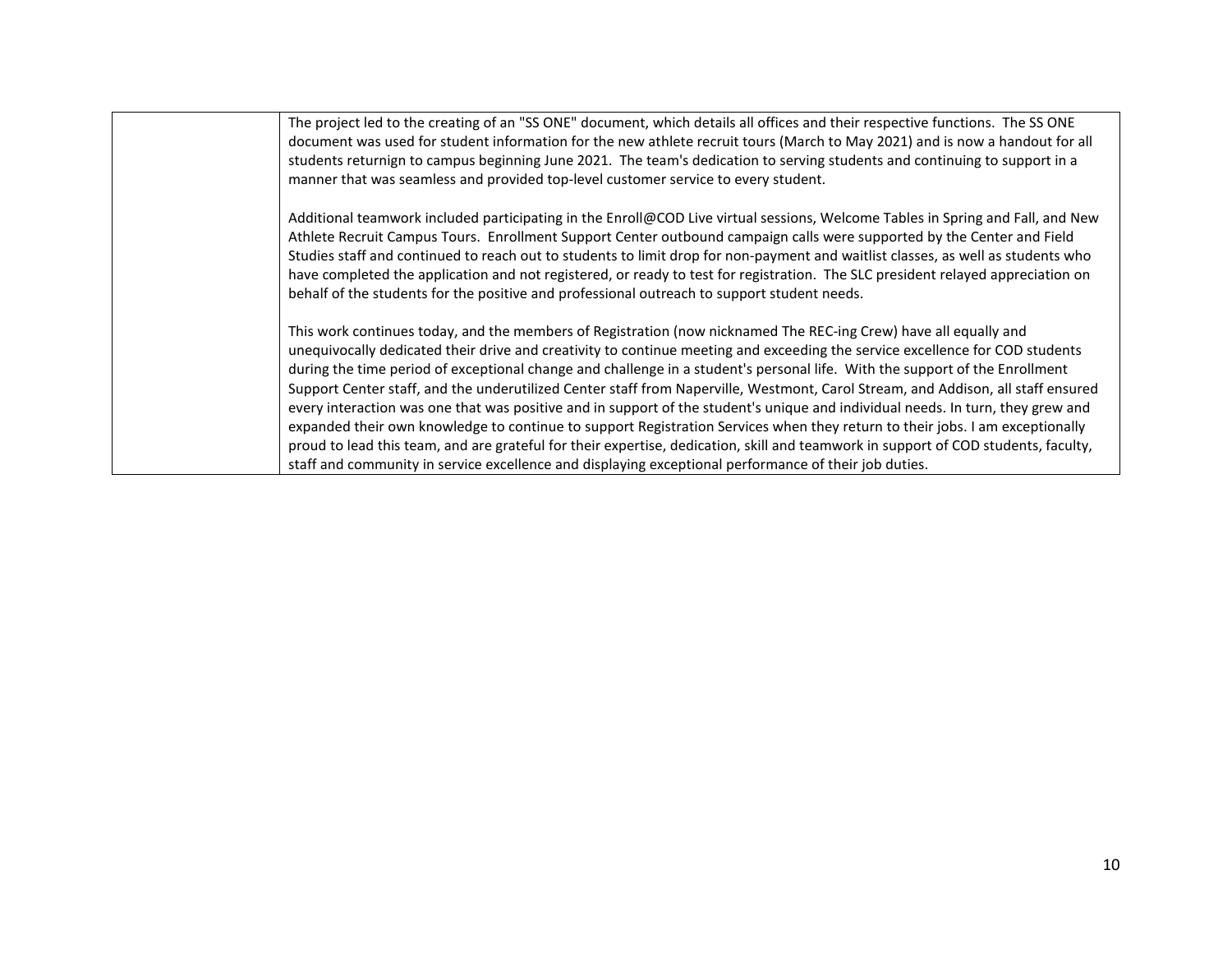| Team              | <b>Nomination Submission Text</b>                                                                                                  |
|-------------------|------------------------------------------------------------------------------------------------------------------------------------|
| Library Grab & Go | I am nominating the on-campus COD Library Grab & Go Team for the I AM COD Team award. The team fulfilled core COD Library          |
| Team              | values of getting information to our patrons, readying library materials such as books, papers, and other items for library users  |
|                   | with contactless pickup and providing scans of print library items where appropriate. This work made a huge difference in our      |
| Becky Brown       | students' lives, from providing the first chapter of a textbook, so that they could do coursework while waiting on a textbook      |
| Joe Ascenzo       | shipped from the bookstore, to allowing our users access to more than a quarter of a million print items that we've purchased.     |
| Jacob Comstock    | Their turnaround times were quick, and they somehow always found a way to expedite their work when notified that a student         |
| Katarzyna Daniel  | had an urgent need.                                                                                                                |
| Amy Falkenberg    |                                                                                                                                    |
| Adrienne Golbeck  | In addition to performing their work with typical professionalism, kindness, and efficiency, the Grab & Go Team served as the      |
| Denise Kozik      | human face of the campus for the students, faculty, and staff of the COD community while the campus was mainly closed due to       |
| Anna Miranda      | COVID. One Grab & Go worker commented:                                                                                             |
| Marcella Nowak    |                                                                                                                                    |
| May Ramirez       | "An example of how I have shown excellence in patron service this review period has been helping a student who was late to a       |
| Lynette Trautwein | GED test find the correct location when they were crying. Another student did not know how to pick up their fuel pantry order on   |
| Penny Wilson      | a Saturday and they were late. Even public safety did not know where the fuel pantry drive-up was. I was able to find the location |
|                   | successfully and the patron was grateful. There was one patron that did not have an email address or internet, so they were        |
|                   | unable to request materials. I was able to request the materials for them and made sure that someone gave them a call once their   |
|                   | items were ready."                                                                                                                 |
|                   |                                                                                                                                    |
|                   | The Grab & Go Team also helped other COD departments with limited access to campus to fulfil goals, including:                     |
|                   | . Processing and distributing CARES Act laptops and hotspots and COD Foundation laptops to students in need, and COD               |
|                   | technology to faculty and staff who needed it to do their jobs.                                                                    |
|                   | • Providing a safe pickup and drop off location for physical items students needed in order to succeed in their courses, including |
|                   | (but not limited to): special carts that allowed students to complete physics labs at home, tablets for graphic design students,   |
|                   | clothing construction packages for fashion design students, specialty computers for a number of COD courses, and even lab          |
|                   | manuals for computer forensics courses.<br>• Collecting and distributing Center for Access and Accommodations equipment.           |
|                   | . Providing a contactless space for the COD community to access campus publications like the Prairie Light Review.                 |
|                   | . Finally, at the direction of the Provost in late Spring 2021, this group also moved to allow a limited number of students into   |
|                   | the library, so that they could study in between COD courses. As always, they handled this with aplomb.                            |
|                   |                                                                                                                                    |
|                   | I do not in any way mean to diminish the work so many of us did over the past year to learn new virtual tools, to reach students,  |
|                   | and to function effectively in online spaces. I do, however, wish to acknowledge that one reason that we succeeded so well and     |
|                   | so often as a campus over the past year was due to the hard work of those who did come to campus and work in person with           |
|                   | students when necessary, and that the Grab & Go team is a stellar example of this. They deserve campus recognition and this        |
|                   | award.                                                                                                                             |
|                   |                                                                                                                                    |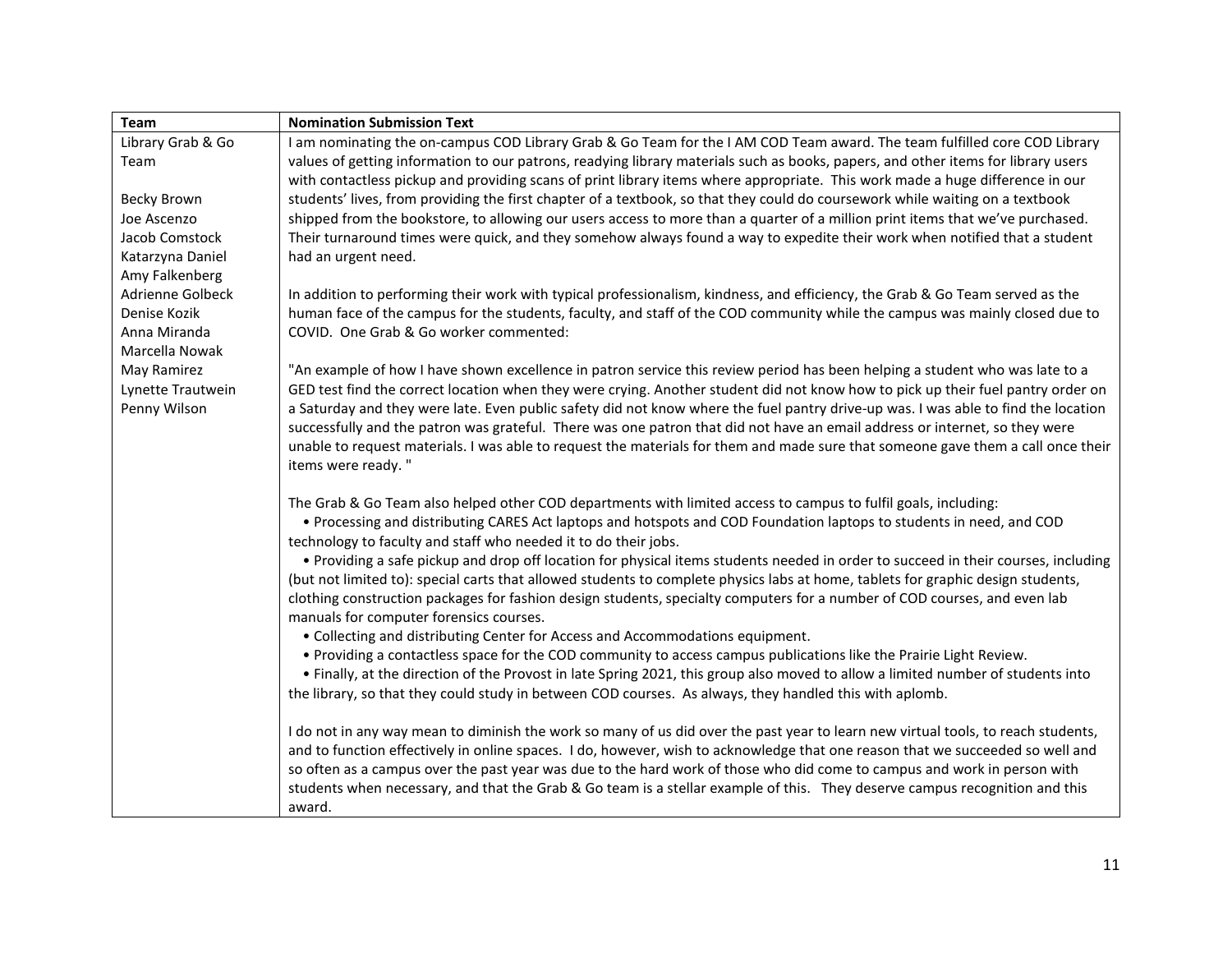| <b>Team</b>        | <b>Nomination Submission Text</b>                                                                                                  |
|--------------------|------------------------------------------------------------------------------------------------------------------------------------|
| Library            | As a member of this Reference Assistant group, I have been impressed with how the Team manages to continue to offer good           |
|                    | service to anyone who asks a question remotely. We would prefer to work with people face to face but that is not an option         |
| Katie Brose        | presently. This Team deserves to be recognized for their initiative and service in order to keep College of DuPage a quality       |
| Stefanie Falco     | community college.                                                                                                                 |
| Sally Grenzow      |                                                                                                                                    |
| Terri Hill         | The Team of Reference Assistants has been functioning in the Library for many years. Their aim is to answer any and all questions  |
| Matthew Johnson    | for students, faculty, staff and district residents. For students, these questions usually include help for research papers and    |
| Angela Jordan      | speeches. Students are coached in using databases and the internet and finding items like books and audio visual material.         |
| Suzanne Olson      | Faculty and staff also have questions about Library holdings and those are answered as quickly as possible for ongoing classes and |
| Dale Rasmussen     | projects. District residents inquire about the Library holdings and are given the same good service that the other three groups    |
| <b>Becky Reece</b> | receive.                                                                                                                           |
|                    |                                                                                                                                    |
|                    | Any time that the Library is open, Monday through Friday 7:30am-10:00pm and also 6-8 hours during the weekends, the Team of        |
|                    | Reference Assistants actively answer phone calls, emails and chats. During the pandemic year of 2020 all of these services         |
|                    | continued despite no one being on the campus. Each Team member had to learn to use their personal equipment, including             |
|                    | computers & phones, in order to answer questions that were asked. In addition, a new Library catalog and a new system for          |
|                    | handling email and chat was put in place during the pandemic. There was no in-person training so the Team was challenged with      |
|                    | learning new procedures and figuring out how to do their job remotely. The supervisor of the Team was very helpful when            |
|                    | numerous questions came up and graciously answered email and phone questions when they occurred.                                   |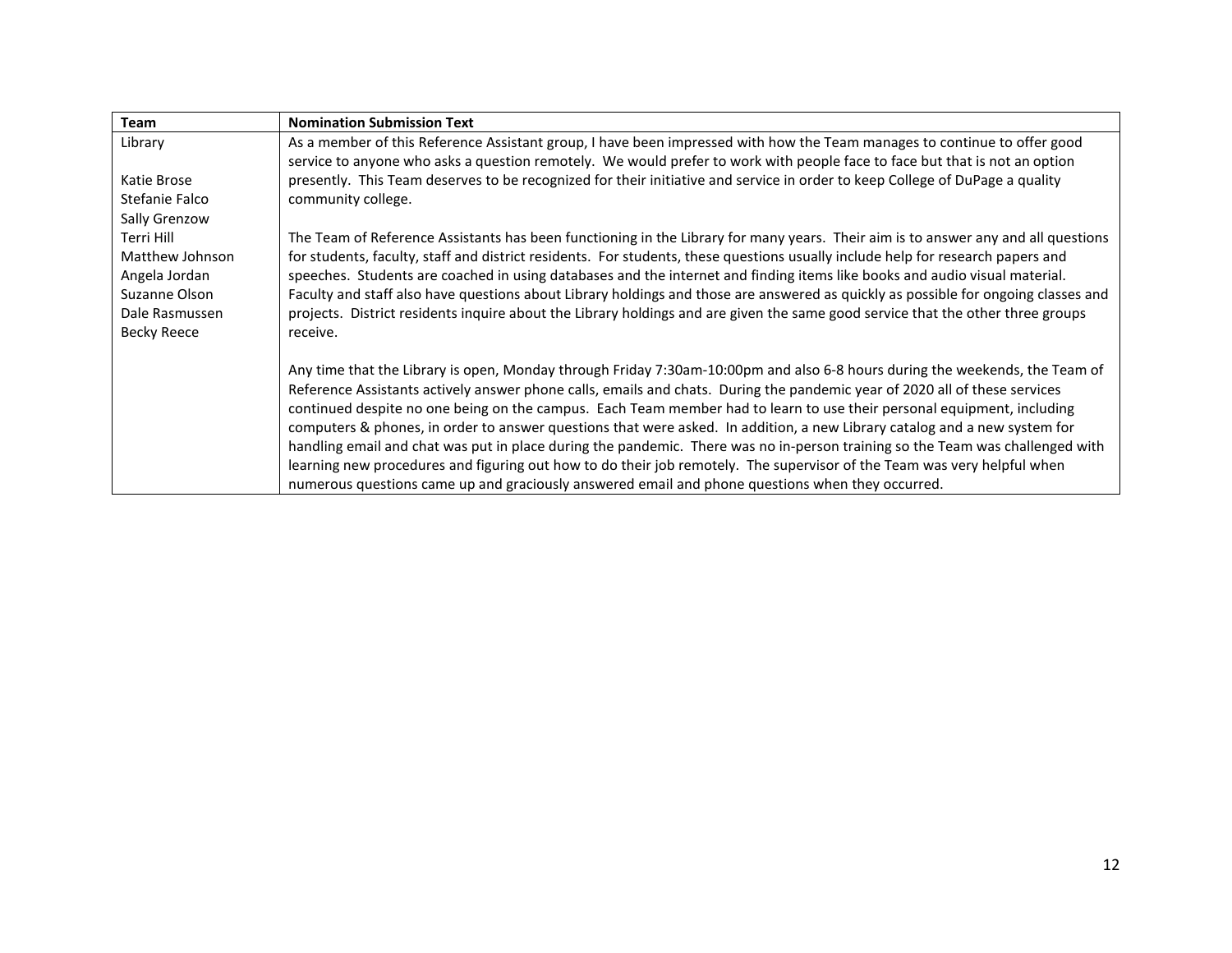| Team                     | <b>Nomination Submission Text</b>                                                                                                   |
|--------------------------|-------------------------------------------------------------------------------------------------------------------------------------|
| <b>Equity and Access</b> | With student success as our top priority and equity as an institutional value, College of DuPage recognizes that we can do more to  |
| Committee                | support our students, so we joined the Partnership for College Completion's Illinois Equity in Attainment Initiative in Spring of   |
|                          | 2020 and submitted a comprehensive Equity Plan. Using key strategies based on best practices and data-informed                      |
| Tauya Forst              | recommendations, the Equity and Access Team is working tirelessly to eliminate equity gaps for Black, Latinx, and under-            |
| Anthony Ramos            | resourced students by the year 2025. Not only is the work of implementing the strategies a challenge, but it is also difficult to   |
| Cheryl Baunbach-         | learn and discuss topics seen as barriers to student success and belonging such as racism, microaggressions, discrimination, lack   |
| Caplan                   | of access to resources, and basic needs. Despite being inundated with several high priorities in their primary roles, members of    |
| David Goldberg           | this team still make time to meet regularly and work toward achieving the goals in the Equity Plan. Each member has been a          |
| Jim Kostecki             | phenomenal equity-minded advocate for our students.                                                                                 |
| Tamara McClain           |                                                                                                                                     |
| Elena McNab              | The Equity and Access Team itself is a diverse group of nearly 40 employees (administrators, managers, staff, and faculty)          |
| Nathania Montes          | dedicated to employing strategies and practices that will increase the completion rates for our Black, Latinx, and under-resourced  |
| Michelle Olson-          | students. In order to facilitate the work outlined in the Equity Plan, a faculty member serves as chair and guides and supports the |
| Rzeminski                | work of four subteams, each focused on a different strategy: Recruitment and Hiring Practices Through an Equity Lens;               |
| Shannon Toler            | Establishment of a Multicultural Center; Equity-based Professional Development for Staff, Faculty, and Students; and Financial      |
| Tara Leszczewicz         | Access and Success for Students. Since March of 2020, in a span of only 15 months, and throughout a global pandemic, the            |
| David Swope              | subteams have made significant achievements, and while it's tempting to list all of them, here are a few highlights that speak to   |
| Kimberly Brown           | their courageous work:                                                                                                              |
| Jennifer Cumpston        |                                                                                                                                     |
| Saraliz Jimenez          | RECRUITMENT AND HIRING PRACTICES THROUGH AN EQUITY LENS SUBTEAM                                                                     |
| Rebecca Rivers           | This subteam is charged with researching, recommending, and supporting inclusive programs, policies, procedures, and                |
| <b>Judy Coates</b>       | recruitment tactics that will increase the retention and success of employees who are more representative of our student            |
| Jennifer Kelley          | population. The subteam has: 1) gathered and analyzed data related to employee demographics 2) reviewed available department        |
| Faon Grandinetti         | and turnover data 3) assembled a comprehensive list of organizational sites for faculty recruiting purposes 4) monitored diverse    |
| Lori Klose               | employee retention and departure data 5) recommended a diversity-related statement on Human Resources' application page,            |
| Jennifer Propp           | and 6) engaged in implicit and unconscious bias exercises and discussions.                                                          |
| Stephanie Quirk          |                                                                                                                                     |
| Sonia Watson             | <b>MULTICULTURAL CENTER SUBTEAM</b>                                                                                                 |
| Jacinta Yanders          | This subteam is charged with drafting a proposal for a consolidated, comprehensive multicultural center. The subteam has: 1)        |
| Ivette Ortiz             | researched best practices on multicultural programming 2) met with institutions who have institutionalized DEI-related work and     |
| Jill Salas               | have dedicated spaces for multicultural programming, cultural heritage events, inclusive programming, and peer mentoring 3)         |
| Jennifer Stewart         | reviewed demographic and programming data to inform institutional needs 4) established an exhaustive literature review of           |
| Diana Christopher        | scholarship on multicultural centers and student development & engagement theories 4) presented to Pathways Executive               |
| Elizabeth Gomez de la    | Council and Shared Governance Council for stakeholder feedback and 5) submitted a proposal for a multicultural center and           |
| Casa                     | presented to the Board of Trustees.                                                                                                 |